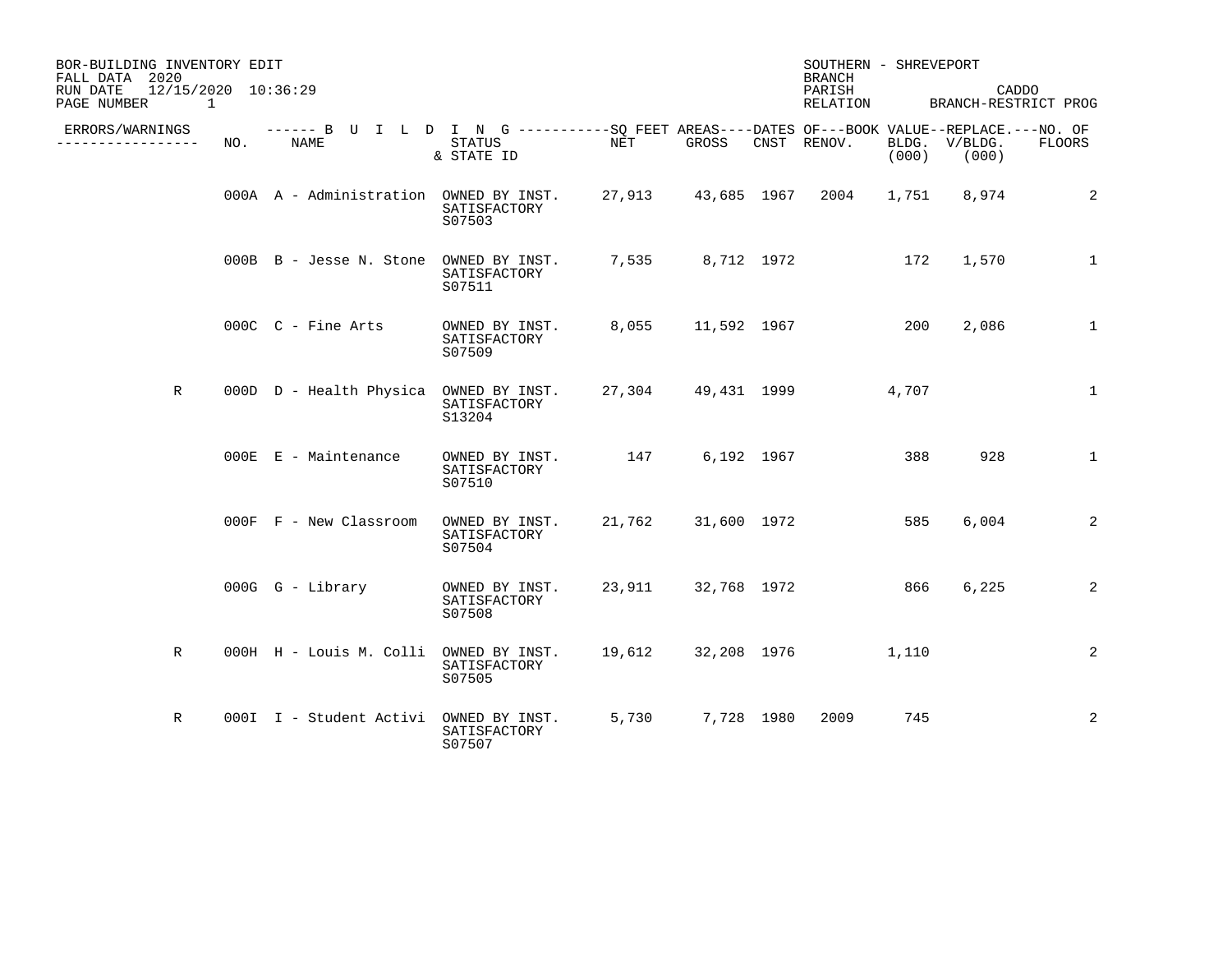| BOR-BUILDING INVENTORY EDIT<br>FALL DATA 2020<br>12/15/2020 10:36:29<br>RUN DATE |     |                                                                                                     |                                          |        |             | <b>BRANCH</b><br>PARISH | SOUTHERN - SHREVEPORT<br>CADDO |       |                        |               |
|----------------------------------------------------------------------------------|-----|-----------------------------------------------------------------------------------------------------|------------------------------------------|--------|-------------|-------------------------|--------------------------------|-------|------------------------|---------------|
| PAGE NUMBER<br>2                                                                 |     |                                                                                                     |                                          |        |             |                         | RELATION                       |       | BRANCH-RESTRICT PROG   |               |
| ERRORS/WARNINGS<br>_________________                                             | NO. | ------ B U I L D I N G -----------SQ FEET AREAS----DATES OF---BOOK VALUE--REPLACE.---NO. OF<br>NAME | STATUS<br>& STATE ID                     | NET    | GROSS       |                         | CNST RENOV.                    | (000) | BLDG. V/BLDG.<br>(000) | <b>FLOORS</b> |
| $\mathbb R$                                                                      |     | 000J J - University Pol OWNED BY INST. 1,407 1,800 1976                                             | SATISFACTORY<br>S07506                   |        |             |                         |                                |       | 270                    | $\mathbf 1$   |
| R                                                                                |     | 000K K - Shipping and R OWNED BY INST.                                                              | SATISFACTORY<br>S12069                   | 4,266  | 5,000 1995  |                         |                                |       | 700                    | $\mathbf 1$   |
| R                                                                                |     | 000L L - Bus & Communit OWNED BY INST.                                                              | SATISFACTORY<br>S15937                   | 4,838  | 6,633 2009  |                         |                                |       | 1,200                  | $\mathbf{1}$  |
|                                                                                  |     | 000M M - Annex Student                                                                              | OWNED BY INST.<br>SATISFACTORY<br>S15913 | 6,986  |             |                         | 8,970 2009                     | 1,500 | 1,500                  | $\mathbf{1}$  |
| $\mathbb{R}$                                                                     |     | 000N N - Alphonse Jacks                                                                             | OWNED BY INST.<br>SATISFACTORY<br>S23466 | 20,824 |             |                         | 36,364 2017                    | 6,300 |                        | 2             |
| $\mathbb{R}$                                                                     |     | 0000 O - Dental Hygiene OWNED BY INST.                                                              | SATISFACTORY<br>S23465                   | 1,306  | 2,691 2018  |                         |                                | 900   |                        | $\mathbf 1$   |
| R                                                                                |     | 000P P - Jaquar Courtya OWNED BY INST.                                                              | SATISFACTORY<br>S23467                   | 65,075 | 78,648 2018 |                         |                                |       |                        | 2             |
|                                                                                  |     | 000X X - Metro Center                                                                               | LEASED<br>SATISFACTORY<br>L28076         | 49,720 | 83,032 1910 |                         |                                |       |                        | 6             |
|                                                                                  |     | 000Y Y - Aerospace Cent                                                                             | LEASED<br>SATISFACTORY<br>L02066         | 1,200  | 2,703 2009  |                         |                                |       |                        | $\mathbf 1$   |